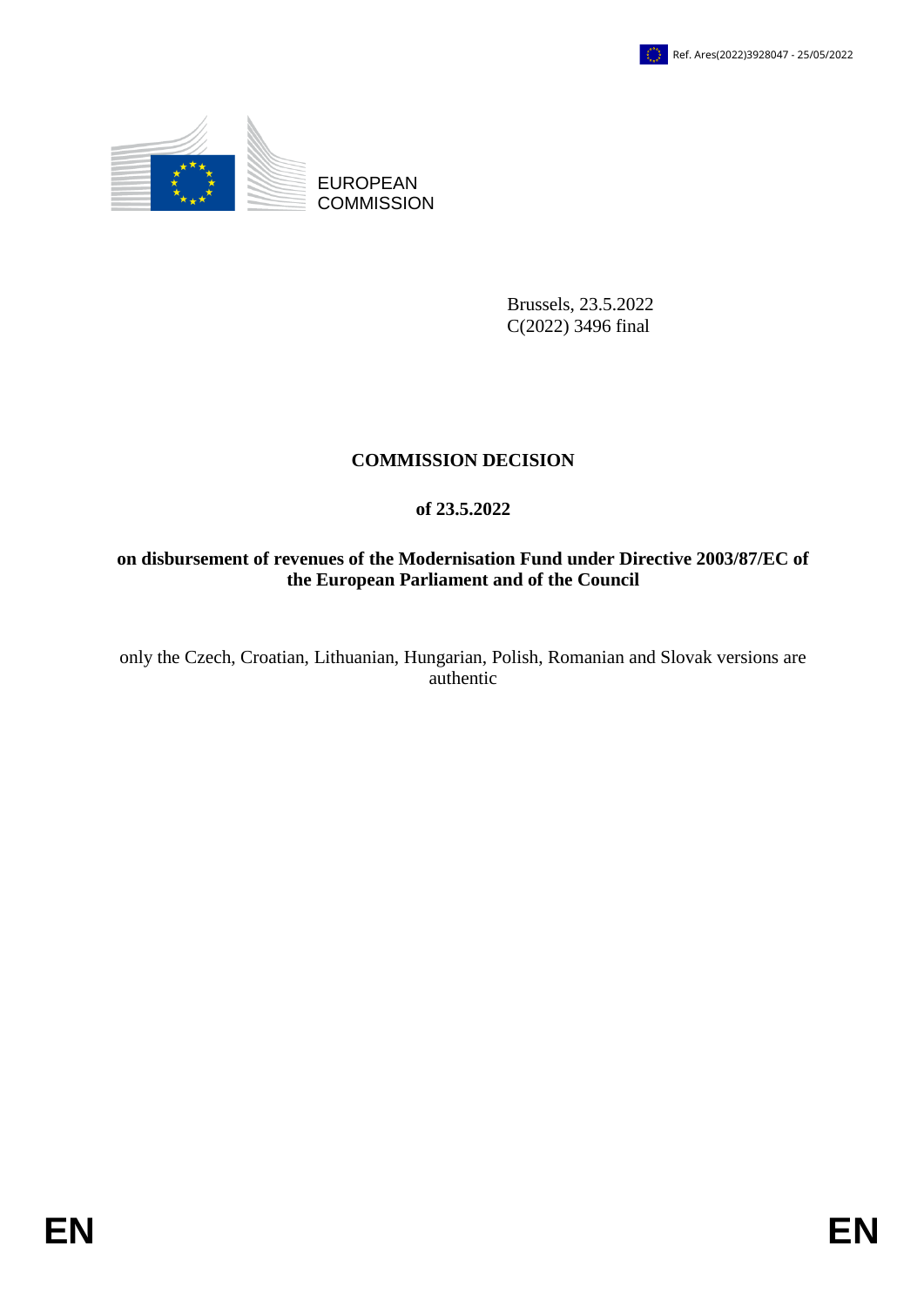### **COMMISSION DECISION**

#### **of 23.5.2022**

### **on disbursement of revenues of the Modernisation Fund under Directive 2003/87/EC of the European Parliament and of the Council**

only the Czech, Croatian, Lithuanian, Hungarian, Polish, Romanian and Slovak versions are authentic

#### THE EUROPEAN COMMISSION,

Having regard to the Treaty on the Functioning of the European Union,

Having regard to Directive 2003/87/EC of the European Parliament and of the Council of 13 October 2003 establishing a system for greenhouse gas emission allowance trading within the Union and amending Council Directive  $96/61/EC<sup>1</sup>$ , and in particular Article 10d(3) thereof,

Having regard to Commission Implementing Regulation (EU) 2020/1001 of 9 July 2020 laying down detailed rules for the application of Directive 2003/87/EC of the European Parliament and of the Council as regards the operation of the Modernisation Fund supporting investments to modernise the energy systems and to improve energy efficiency of certain Member States<sup>2</sup>, and in particular Article  $8(1)$  thereof,

Whereas:

- (1) In accordance with Article 4(1) of Implementing Regulation (EU) 2020/1001, the Czech Republic, Croatia, Lithuania, Hungary, Poland, Romania, and Slovakia submitted investment proposals to the European Investment Bank (hereafter, 'the EIB') and to the Investment Committee. Two proposals from Slovakia, one from the Czech Republic and one from Poland concern a subsequent disbursement for schemes to which first part of funding was disbursed under Commission Decisions C(2021) 5802 final of 28 July 2021 or C(2021) 9135 final of 6 December 2021.
- (2) In accordance with Article 6(1) of Implementing Regulation (EU) 2020/1001, the EIB assessed the proposals submitted by seven Member States as priority investments. Where the EIB concluded that those proposals fall into the areas listed in Article 10d(2) of Directive 2003/87/EC and comply with the conditions set out in Article 6(7) of Implementing Regulation (EU) 2020/1001, it decided on confirmation of those proposals as priority investments and informed the Commission thereof. As regards the proposals submitted by the Czech Republic, Poland, and Slovakia concerning a subsequent disbursement for schemes, the EIB decided on the confirmations following verification of the requirements stipulated in Article 6(8) of the Implementing Regulation.
- (3) In accordance with Article 7(1) of Implementing Regulation (EU) 2020/1001, the Investment Committee assessed the proposals submitted by the Czech Republic and by Romania as non-priority investments. Following a technical and financial due

 $\mathbf{1}$ <sup>1</sup> OJ L 275, 25.10.2003, p. 32.<br><sup>2</sup> OJ L 221, 10.7.2020, p. 107

<sup>2</sup> OJ L 221, 10.7.2020, p. 107.